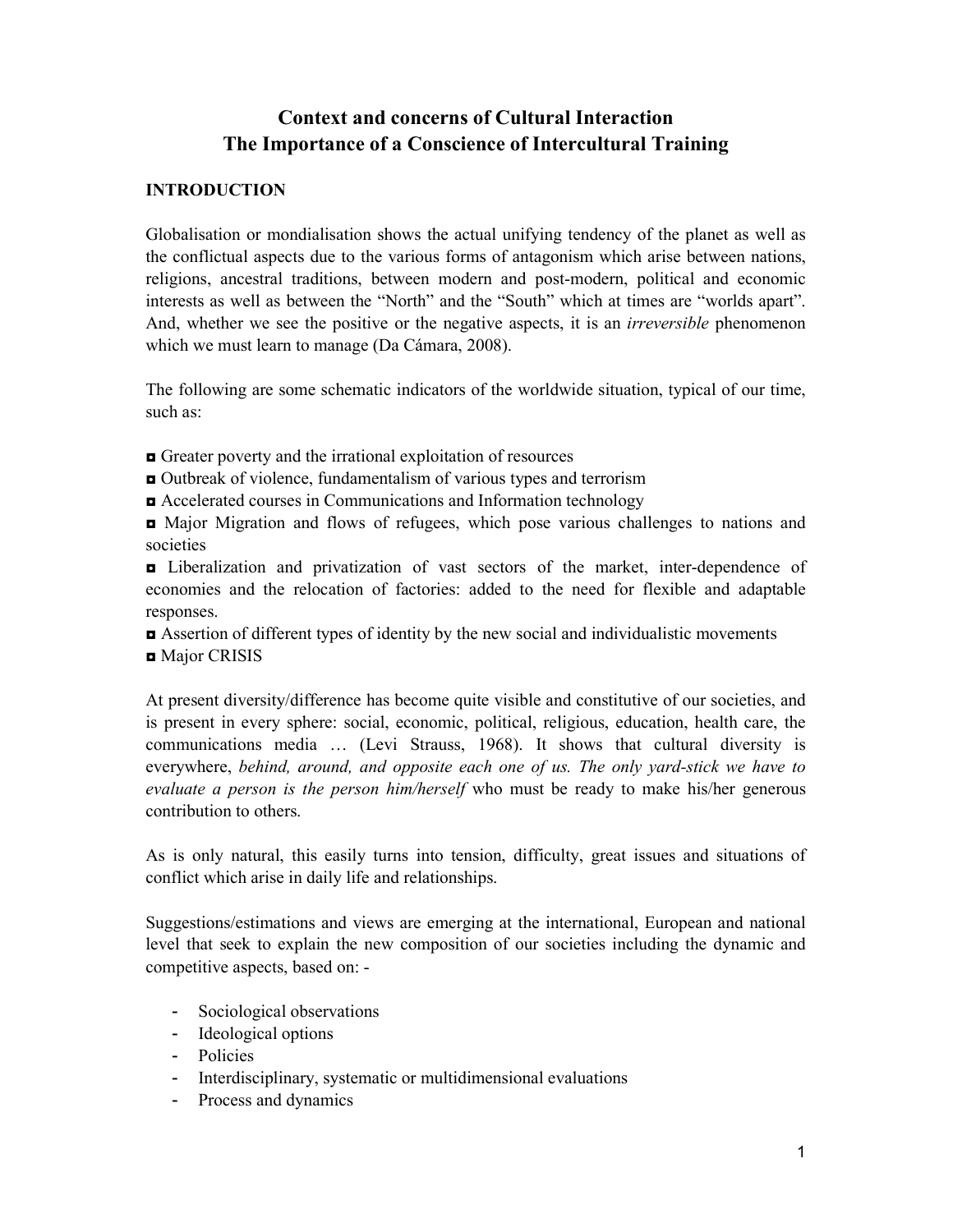- Formative and psycho-social perspectives
- Or socio-political …

On the ecclesial level there is also a noticeable trend of *desocultacion*, that is, to allow culture to gradually emerge which then furnishes deeper insights into the human being, who is different and cultural, with huge potential. In line with this, some important points should be noted:

- 1. The indigenization of the Church implies the need to include autochthonous personnel in the various areas of work and thus recognize the "Particular Churches'" respective voices and needs (*Ad Gentes*, Chap. 3), and the need to undertake a re-reading of Revelations (Synod IV).
- 2. The introduction and the term "Deposit of Faith" and the legitimate forms of expressing it, linked to the opening of theological reflection to "sociological and ethnological con- notations" (*Gaudium et Spes*, nn. 53, 54-56) and the new methodology.
- 3. The recognition of religious freedom spurred by inter-religious dialogue and ecumenism as well as by the process of the evangelization of cultures (*Evangelii Nuntiandi*), and of inculturation (understood as a form of the Incarnation).

The reappraisal of cultural diversity/difference, thanks to the social sciences, prompted a gradual renewal of theological reflection to ensure that it corresponds to the reality of our contemporary societies, thus opening the said theme up to discussion.

Therefore, it is also necessary to keep in mind, explore, and realize that Christianity itself is the result of the convergence of experience and the contribution of different ethnic-cultural groups throughout history (De Vallescar, 2005<sup>a</sup>).

# **To Disclose the Human Condition: Unity and diversity**

To discover and appreciate that each human being is different from another in his/her: physical, biological, psychological, cultural and historical dimension, is certainly not a simple process. History reveals successive phases of dynamism, pain, extremism and not a few conflicts at all levels, that we can categorize as moments of: - (Panikkar, 1999).

- \* Indifference
- \* Separation/Ghettos
- \* Assimilation
- \* Exclusion
- \* Inclusion
- \* Pluralism
- \* Parallelism
- \* Inter-penetration
- \* Dialogue …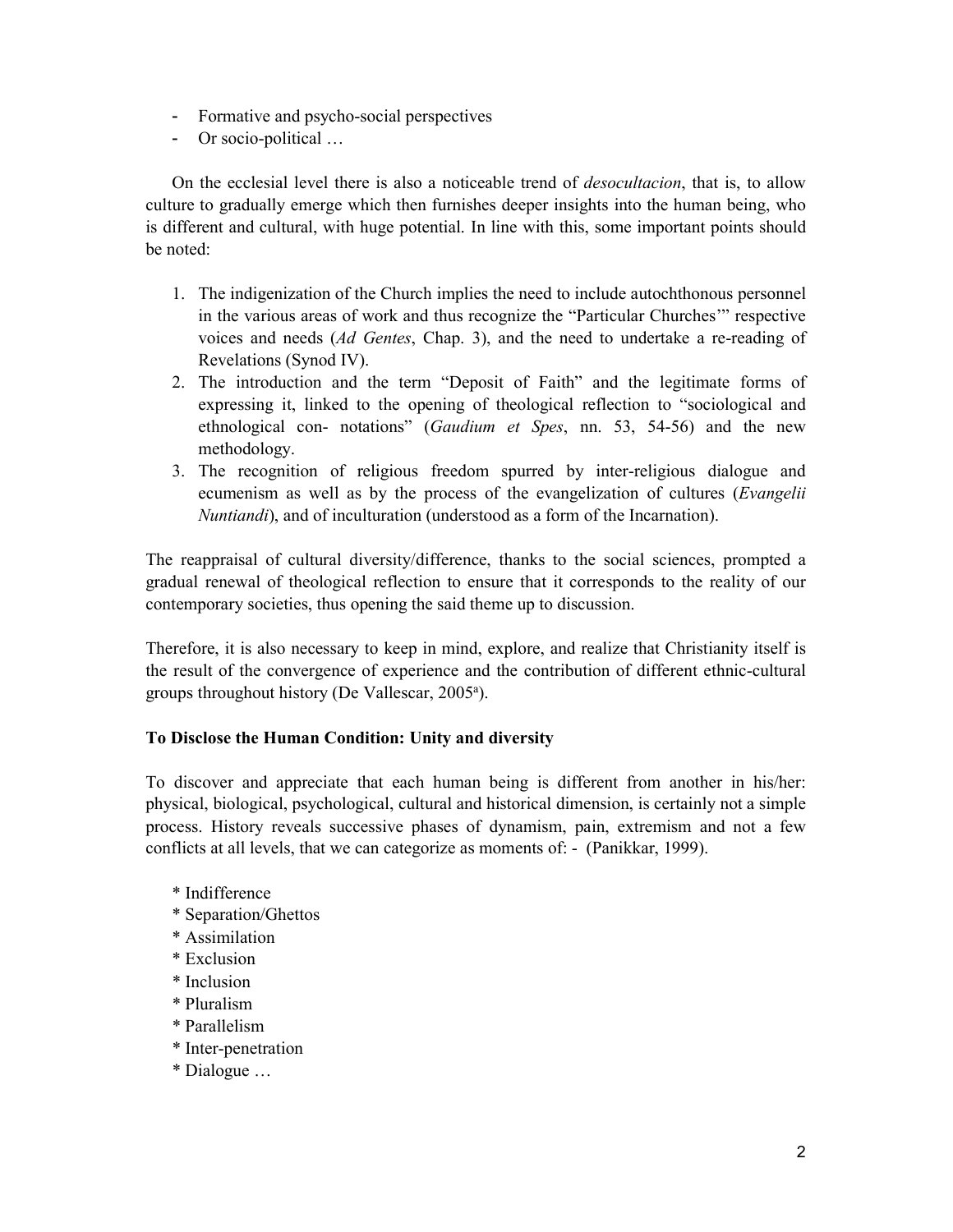It is important to remember that our idea of the human being is the result of a simplified and reductive paradigm, one that divides and separates, instead of connecting and communicating. Consequently, it is very difficult to conceive and understand that "one" can be single and multiple at the same time. However, initially this way of thinking tends to work by separating what is joined (dis-union), or to unify the different and dispersed parts (reduction).

In the West the 19<sup>th</sup> century "humanist" concept actually upheld a double concept. While it stressed the awareness of belonging to the same human species, it recognized the "true" human state ("our own") from that of others (Morin, 1977), based on forms of nationalism, imperialism or colonization that degraded the other beings as sub-human.

Therefore, one of the challenges facing human formation is still the *instruction of the human condition*, seen as a complex subject who thinks, feels, knows, evaluates, acts, communicates, while being strictly bound to a culture (as second nature) and to his own world, like the people of antiquity.

This perception cannot be taught without a certain reform of Western thought and the effort to approach it in a very holistic and integral perspective which consists in combining the natural, social, cultural components systematically.

#### It also means that:

*In order to describe the complexity of the human being, it is necessary to view the person from the overall cultural perspective, that is, in the world of work and in the praxis that integrates him in culture. Since Culture is an essential feature of the human being and means of progress not only from the practical professional aspect, the person's competence (knowledge, praxis, values, communication) because the process itself treats the future of the human person as a complex system: necessity, interests, aims and ends, means and conditions so long as they are part of the process and its results* (cf. Urdaneta, 2009: 20).

In fact, it is a matter of adopting the principle of (*Unidualidad*) *Dual*/*Unity,* since the human being is totally biological and cultural, according to Morin. Therefore, rather than comparing country, family, nation, culture, we need to highlight the peoples' value system, subsidiary experiences, to explore and discover the latent potential, as well as blind spots and what is lacking, in order to learn to live together. Every type of formation, professional formation including that of a religious character, just like the structure proper to the different organizations, must create the conditions to ensure access and guarantee the possibility of acquiring cultural literacy. And one must remember and realize the real concrete impact of the differences/diversity in light of the complexity of the human being.

This means that one must teach and understand the human being in an integral way, one and plural, that is, in the person's totality, starting from the different aspects, at the same time as we seek to explore and understand his deepest interrelationship and thus explain the principles of order and confusion, of separation and of union, of autonomy and dependence, which are dialogical, in the heart of the universe (Morin, 1999).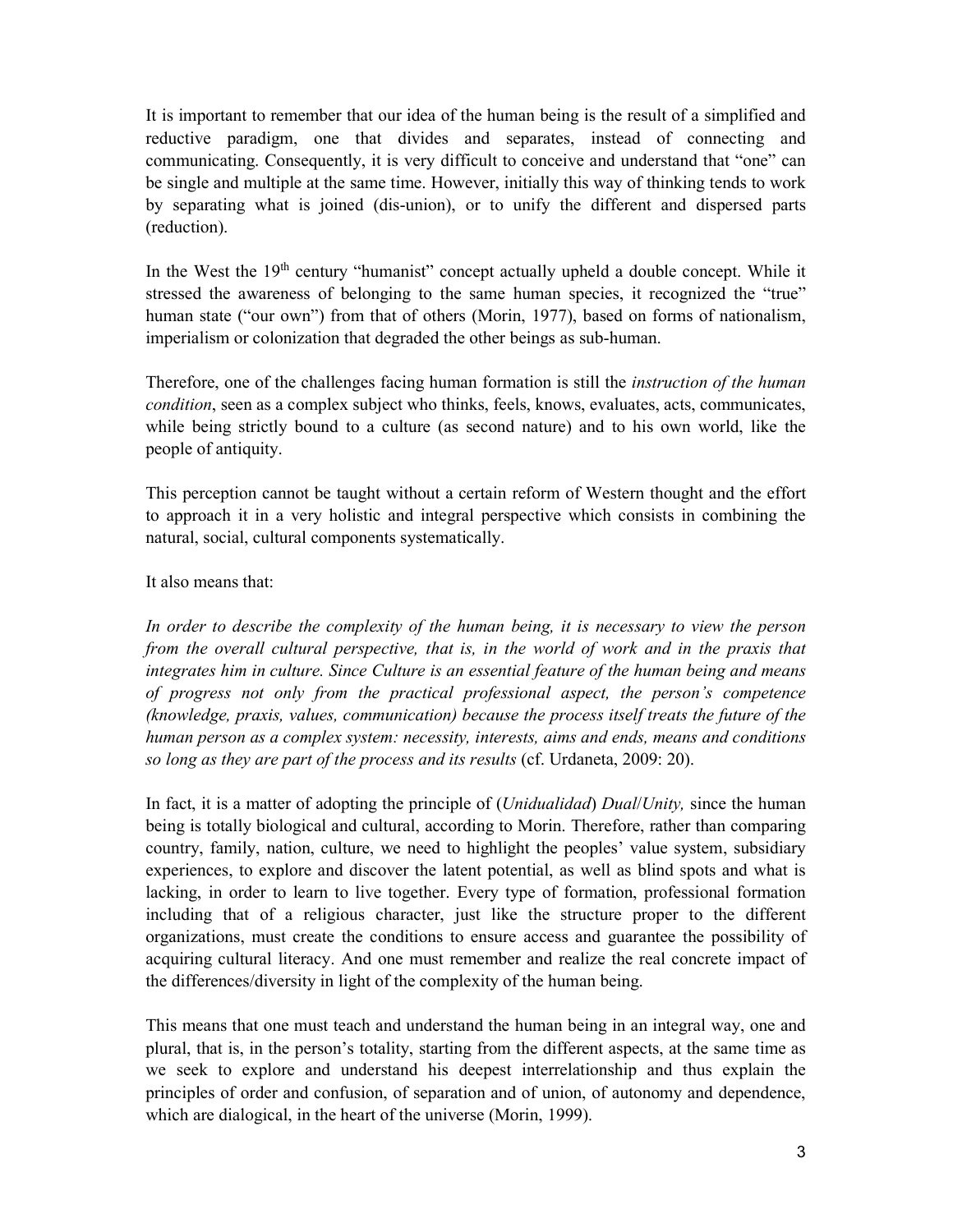Furthermore, the criterion of uniqueness should not be underestimated because it has psychological connotations linked to social responsibility and self-realization, which sustain the person's identity rooted precisely in difference, more than it appears to be. And, in fact, this supposes the assumption of the principle of differentiated self-realization, on which all vital space and development depend (making of the individual a single system) and I should say that the community represents one of these spaces for development and growth, keeping in mind that each person plays an important and unique role, in his/her own time and selfrealization. Said in other words, the potential of each human being, on earth and in history, evolves in relation to his/her own vital space and time.

That is why all formation must start with subjectivity and socio-cultural differences, taking in all the different elements (individual, ethnic, cultural, social). Furthermore, a language and procedure must be forged able to express the subject's cultural differences, as well as building an organizational model that includes every fundamental biological, psychological and cultural aspect. In this perspective every (so-called) universal curriculum should be called into question.

In the global perspective *está servida* / at your service is ambiguous. Besides the struggle for power, politics and public problems, which formerly turned essentially on the axis of socioeconomic analysis, today opens to reveal the symbolic cultural and religious dimension (Hall, 1997<sup>a</sup>, <sup>b</sup>; Touraine, 2004; Wieviorka, 1997). Nevertheless, the greater sensitivity to diversity/difference does not correspond to the loud protests of individuals or to those belonging to minority groups (ethnic, migrants, cultural, refugees, …), those discriminated against, marginalized or invisible, concerning issues of identity linked to the difficulty of gaining access to wealth, services and economic benefits, and to the lack of respect for fundamental human rights and the right to equal opportunity, etc., due to a ferocious neoliberal system that does not respect nature, human dignity and the different cultures and their proposal for a better, more livable world.

In addition, it is now urgent to develop a clear opinion concerning the ethical aspect. This means that it is not possible to accept "blind loyalty" based on a certain personal, social, religious, hereditary, or good identity, which comes from the ethnic-cultural belonging and tradition of a group.

The French philosopher, Alain Touraine, has raised a worrying question: Can we live together? Because we tend to start by learning and highlighting precisely those things, processes and debate that hinder or obstruct such co-existence and so replace citizenship in the inclusive and intercultural perspective.

#### CULTURAL INTER-ACTION

The challenge to, as well as the wealth of, contemporary societies consists in how to learn to recognize and manage diversity (Wolton, 2003; Ainscow, 2011: 2006).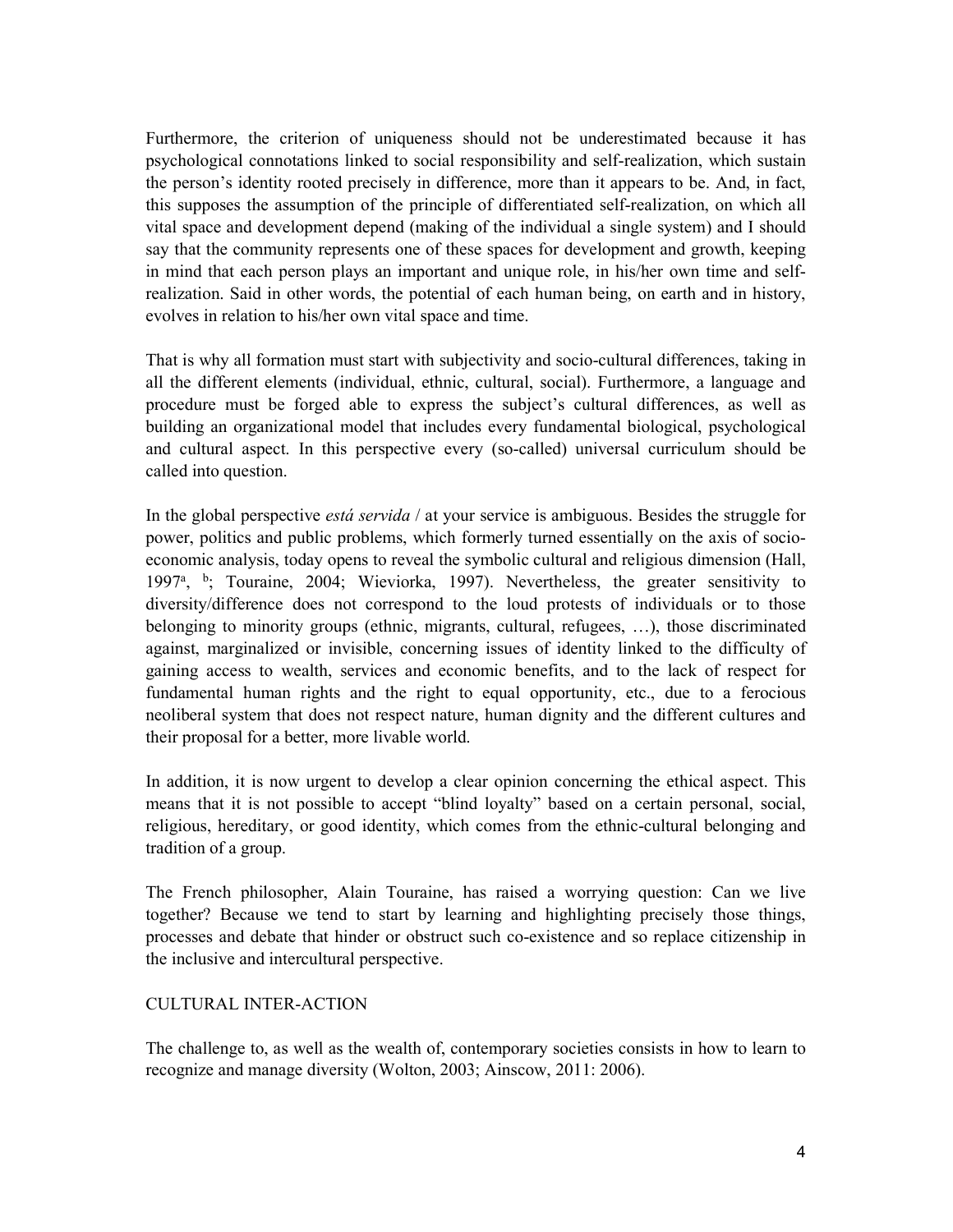In line with this it is as well to remember that according to the Council of Europe the key to the inter-cultural perspective:

*Does not concern the migrants alone and that intercultural pedagogy does not refer solely to children. It is a matter of choice at the social level, a difficult process, inscribed in the perspective of a world that, in order to survive opts for inter-dependence, rather than closing itself in a defensive attitude* (1989).

There are many and diverse approaches to cultural interaction: Worldwide we can cite:

- a. Detailed demographic-statistics
- b. History
- c. Ideological-norms
- d. Psychology
- e. Structural models of relationship (assimilation, multi-cultural, inter-cultural…).

We shall broadly outline these issues, in the hope that we can acquire fuller knowledge of the above, since some authors have already made in-depth studies of the various disciplines focused on the diversity now present in today's societies. Today we shall deepen and explore this field, since it is not possible to accept light improvisation or ignorance of such issues, and study solutions to diversity/difference.

a. Detailed demographic statistics

This method presupposes the exhaustive enumeration or description of what is observable and, furthermore, it is usually reliable statistical data.

In certain cases, in the context of migration, we may speak of an internal form of migration, and indeed this approximate figure stands at about 740 million. The external form of migration is estimated at about 214 international migrants, who make up about 3 per cent of humanity; of these about 100 million are women and a third families (IOM, UN).

In 2014 the number of refugees and displaced people worldwide reached 60 million (ACNUR, 2015).

b. History

From studies on migrant flows throughout history as well as on the formation of multicultural societies, one gathers that it is not really a new phenomenon, since such flows have always existed as well as multicultural cities (Corinth, Rome, Venice…). They generate cultural encounters and counter encounters, progress and recession. However, what is really striking today is their magnitude, intensity and frequency in successive waves and the rapid formation of multicultural societies. It should be noted that this is not a purely natural factor free from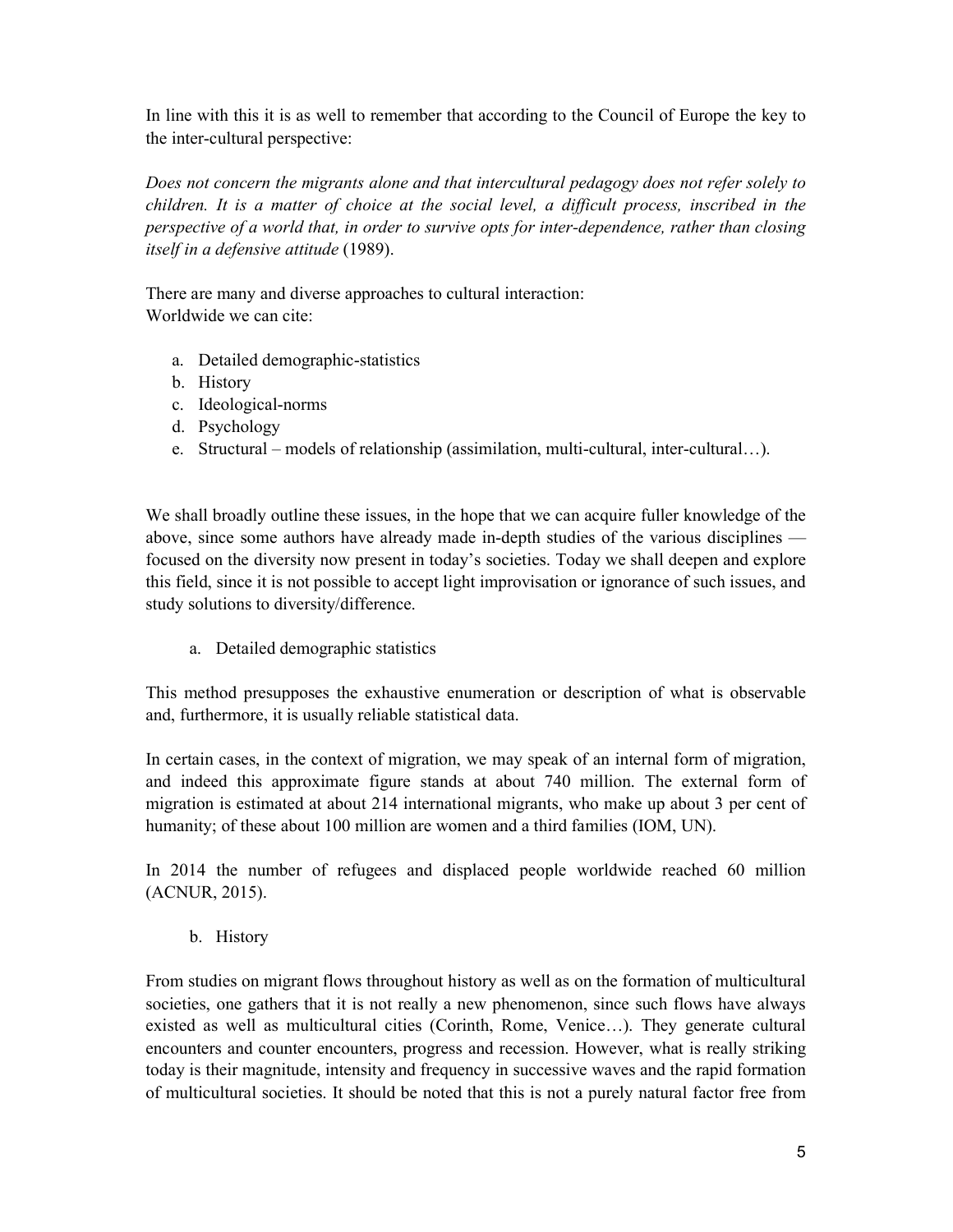influence… political will, certain organizational models in line with certain criteria and particular objectives.

c. Regulations

The ideological-normative method's reference point and concern regards the interaction of different populations to some international organizations such as, UNESCO, OCDE, the Council of Europe, the European Union, etc., as well as to those with a regional and local character, like the Churches, the Orders and Institutes of Consecrated Life, among others. All have issued information, declarations, manifestos, directions, international days, etc., regarding human rights, cultural diversity, inter-culturality, tolerance, discrimination, racism, etc.

Listed below are some of the most important documents and celebrations, which aim to highlight the trajectory of the documents, rather than their timeliness. That is to say, these very subjects (human rights, cultural diversity, etc.) specifically pertain to this period, due to particular situations, which foster and consolidate a journey in global awareness:

Charter of the United Nations, 1945 (art. 1) Universal Declaration of Human Rights The International Year of Tolerance, 1991 European Charter of the Minority and Regional Languages (Council of Europe) Convention on the Protection of Minors, 1994 European Year Against Racism and Xenophobia, 1997 Universal Declaration of Cultural Diversity, 2001 Protection and Promotion of the Diversity of Cultural Expression, (2005, 2007) European Year for Inter-cultural Dialogue and for the Safeguard of Inter-cultural Cities (2008) White Paper on Inter-cultural Dialogue: "Live Together in Equal Dignity", (Council of Europe, 2008) Inclusive Education, UNESCO (2008)

It is helpful to refer to the references made to cultural and religious themes in Church Documents, as for example John Paul II's Message for World Day of Peace: "Dialogue Between Cultures for a Civilization of Love and Peace", (1 January 2001). The ideas on inculturation and the evangelization of cultures in Pope Francis' Exhortation *Evangelii Gaudium,* or in a collection of documents on formation which are full of interesting data: such as the Salesians of Don Bosco: "*The Necessary Route of Inter-culturality*", (Aquilino Bocos, 2001), "*A current problem for the Institutes*. *Inter-culturality: wealth or threat?",* (Tomasi Orielda, 2002), "*Inter-culturality in the Mission Mandate of the Individual Institutes: Wealth or Difficulty?",* (Salvini, GianPaolo, 2002). We cannot fail to mention the Constitutions of several Congregations. Below are some of the articles on inter-cultural and inter-religious formation, although not generalized.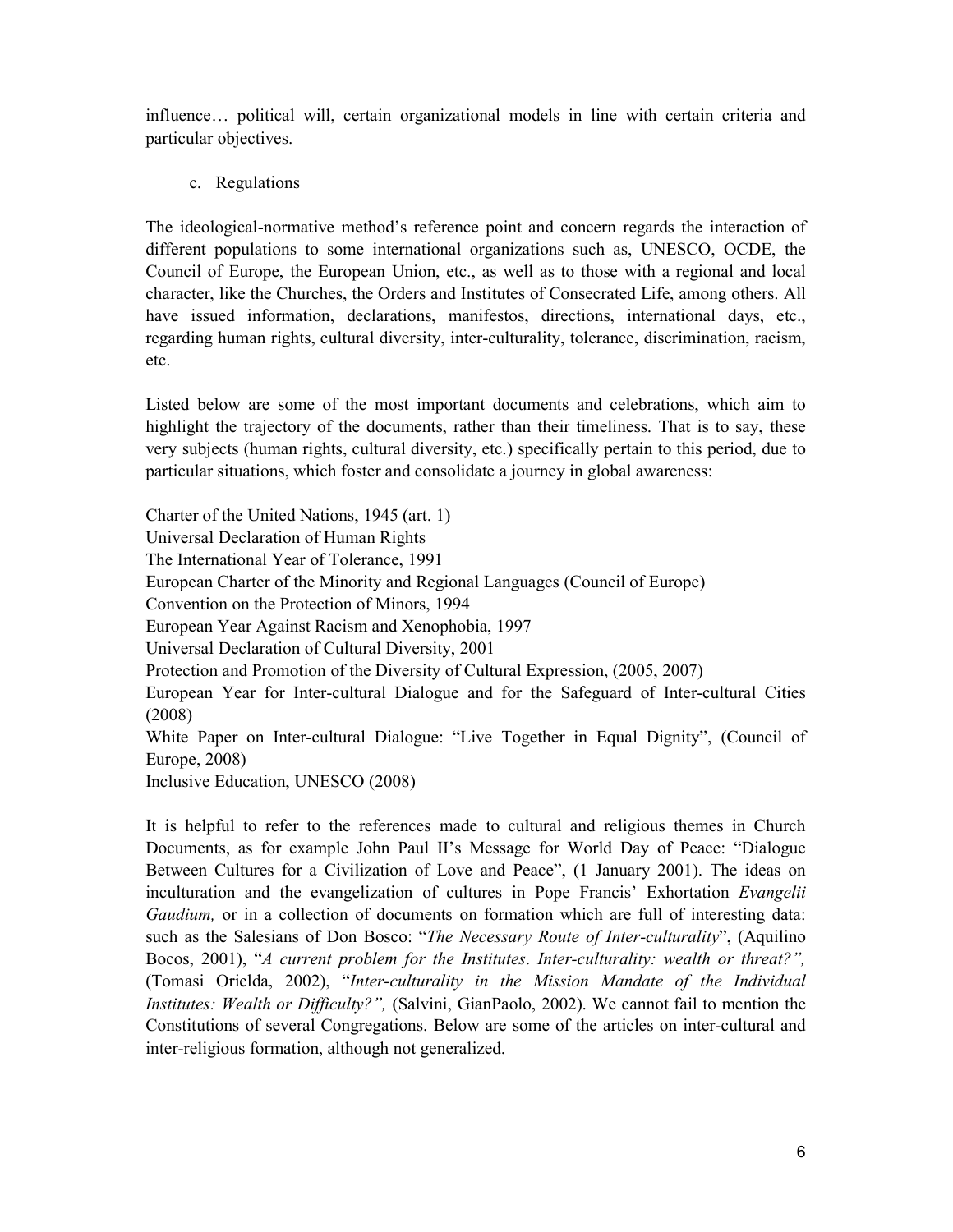Thus, at the time the doors were opened to members from other cultures, the acceptance of culture and diversity present in the ecclesial sphere and in religious life accompanied by valid international and missionary experiences took some time.

# d. Psychology

Under this heading are some aspects related to the acculturation, enculturation, adaptation, etc. of people of different cultures, in a psychological perspective. In this sense the recent studies of (Ausubel, Bruner, Kolberg, Piaget, Vigotski, among others) are contributing to the emerging field of intercultural psychology. This area analyses the contribution of the various psychological theories in the perspective of individual and global human behaviour. Furthermore, it covers three different areas: cultural and comparative studies and indigenous traditions. Such themes as acculturation, relations and inter-cultural communication, describe the process and interaction. Some of its chief authors met in Senegal: Dasen Berry and Poortinga (Berry, 2011). Today, it is now possible to refer to the existence of inter-cultural associations and groups for formation and coaching.

e. Structural

This heading covers the study of the different types of relational investigation from various perspectives of cultural inter-action (Muñoz Sedano, 1997; De Vallescar, 2003, 2005, 2006<sup>a</sup>).

- Assimilation: begins by thinking that diversity and difference represent a threat to the reciprocal cohesion of the receiving national or welcoming society, that is considered to be the regular cultural norm and guide. So, a policy of mono-culture is applied in order to retain the dominant standard model. This gives rise to open and hidden conflict.
- Integrationist: this position upholds equal rights for every citizen and seeks to promote unity in diversity. However, the result is ambiguous in its method and often fails to achieve anything, besides it often does not adopt, nor is it consistent with, the principle of the rights of cultural difference, and ends by submitting the minority group to the culture of the dominant group.
- Pluralism: seeks to respect difference considered as a positive value, demanding that each cultural group develop and retain its own characteristics, in the heart of the national society. However, difference requires appropriate management and generates tension and conflict of various kinds. This model may create relativism and ghettolike closure.

The step from multi-cultural to inter-cultural implies, as we shall see later, a correlation:

• Multi-cultural refers to the actual social and cultural state of people that arises when groups from different ethnic-cultural backgrounds are present, in the same social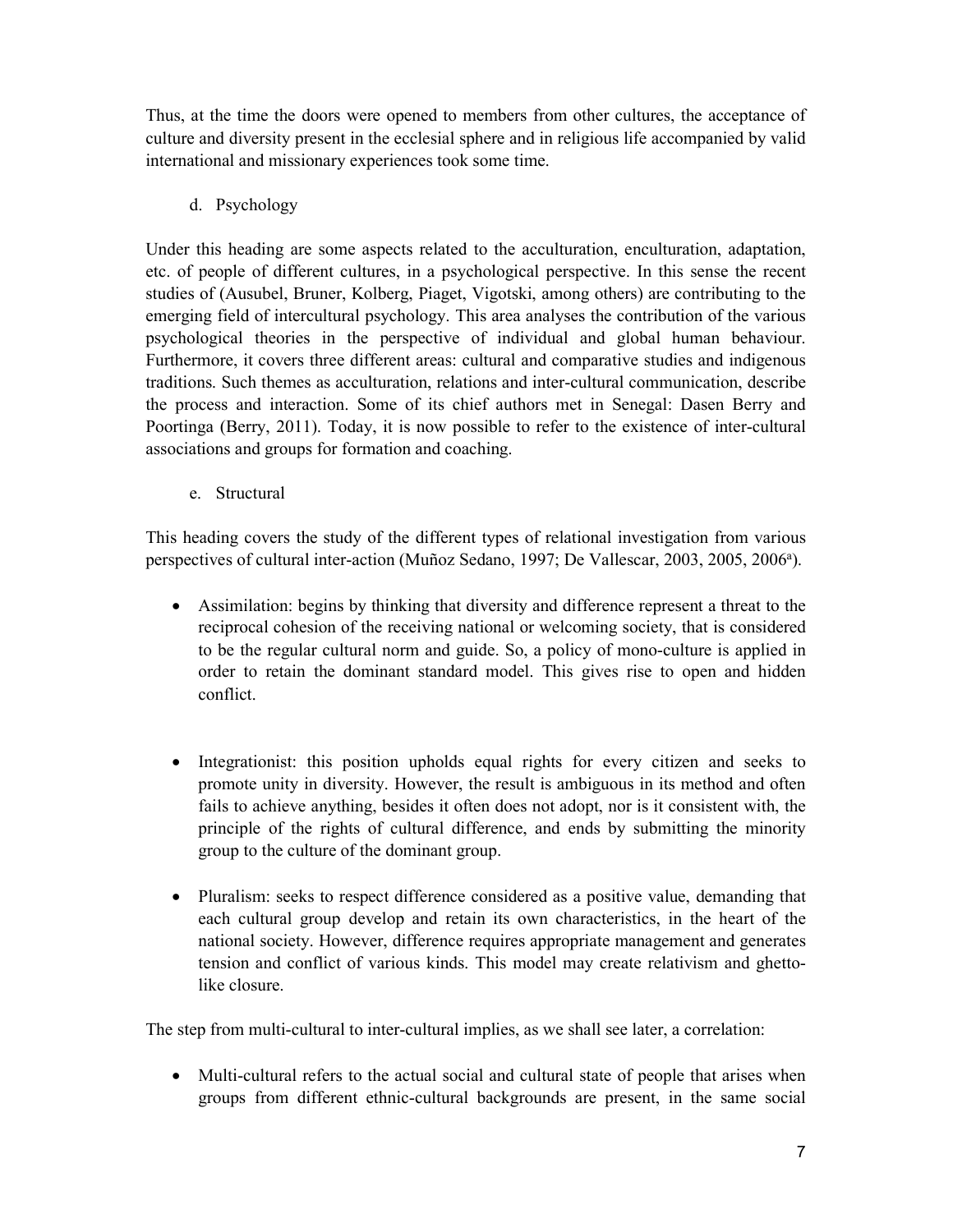space. This implies different codes at the ethnic level: language, religion, nation, etc., and leaves co-existence in an asymmetric condition. This model's main preoccupation is how to guarantee the freedom and equality of everyone, coupled with the need for respect and tolerance, and recognition, understood as a complementary position.

- The Oxford Dictionary of Current English (2015) defines multi-culturalism as: *The presence of, or support for the presence of, several distinct cultural or ethnic Groups within a society.*
- Inter-cultural: *is a precise condition in a multicultural society*, although it represents progress it is more demanding, since it not only recognizes the social role to the point of intentionally highlighting (independently of its form of government and its policies) the relationship between people from different cultural backgrounds (ideas, value system, principles …) but works to promote this encounter and encourages each person to willingly *make his/her own special contribution.* This requires openness, elasticity, readiness to engage in dialogue: an on-going exchange of roles and areas; decentralization, as well as questioning one's own egocentric vision of the world and human relations; the perception of values which permeate and direct the process of synthesis, of each society or group and their respective dynamic.

To sum up, multi-culturalism is centred on the social state and the juridical-political framework or norm. However, inter-culturality starts from this and stresses the reciprocal relational dimension as well as the vital mutual apprenticeship, able to modify and transform people, thus allowing them to construct new areas for co-existence. The prefix "inter" expresses *this dynamic process of interaction between individuals or groups who are simultaneously involved in the said social and mental process.*

The different groups of people in welcoming different members, may develop with time by applying the above said examples: provided that the said principles are applied in the communities or religious congregations.

# THE STEP FROM MULTI-CULTURAL COMMUNITIES TO INTER-CULTURAL **COMMUNITIES**

Now, as a practical example I shall relate a true experience of a Congregation, its conception, constitution and operative function, which I fear is not uncommon. Out of respect I shall not give its name or location.

Not long ago an international group asked me to help it consider how to manage diversity and improve its leadership. My point of departure was to examine the principles on which diversity, based on intercultural formation, was managed (objective, curriculum, materials utilized, etc.), and the planning of each successive stage of formation. As a university professor I needed to start by asking some questions about the study programme in order to understand their outlook and point of departure. What was my surprise on learning that they had none (!). Yes, I repeat, they had no curriculum whatsoever and this group consisted of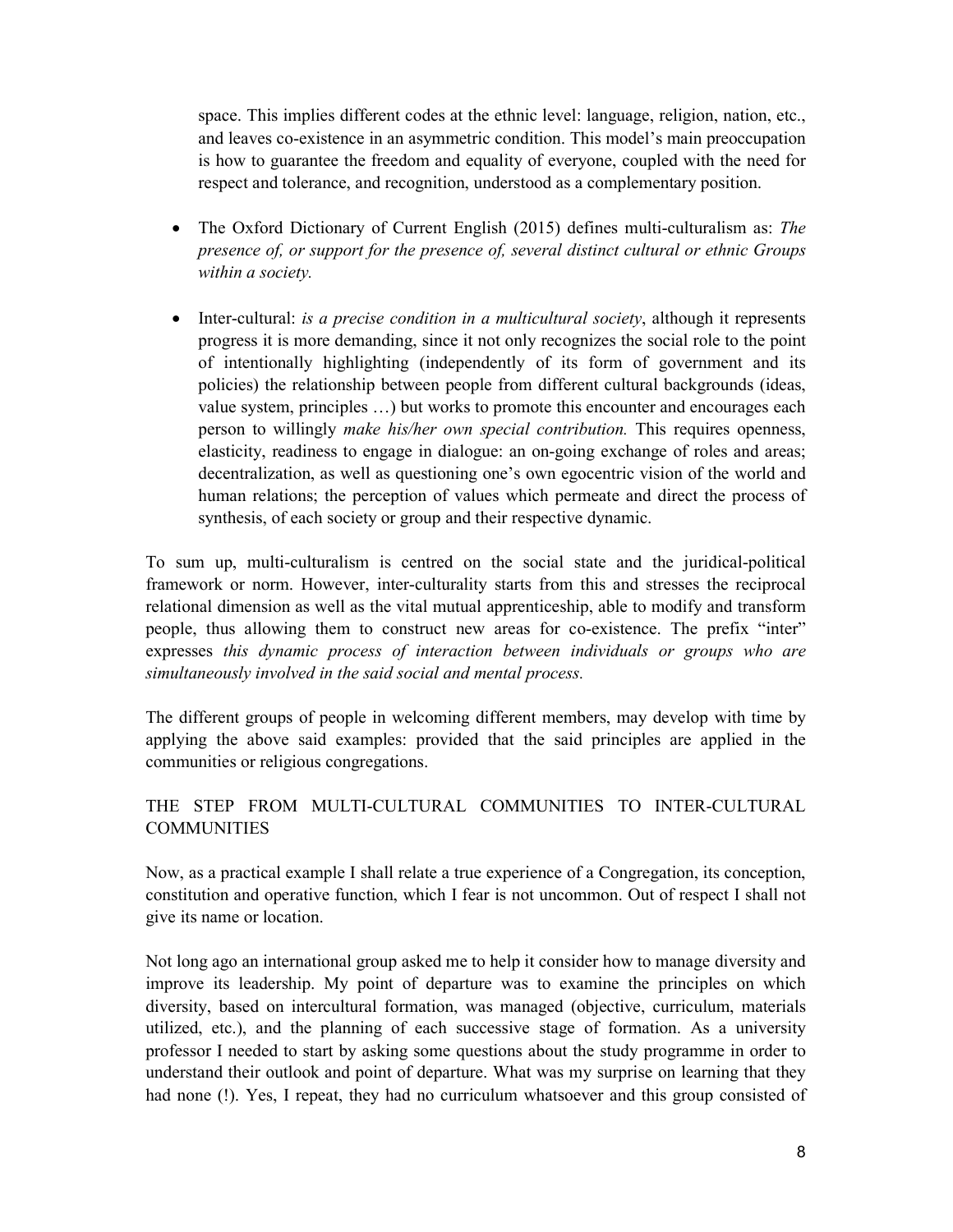members belonging not only to different countries, but to different socio-economic spheres, professional training, including at the international level. The question is: how can one understand this?

It is essential to have intercultural formation guidelines. It is imperative at the present time, in order to instill and deepen each candidate's mental, social and cultural identity in the natural human physical, biological, mental and cultural make-up of the group.

This formation enables candidates to understand the value system and identity starting from various cultural perspectives, the sensitive points, the best way to realize the inter-relational potential, and why not, includes understanding the role and the spirituality of the different groups, Since, both religious experience, as the proper foundation of consecrated life and the very conceptual expression of the different theologies, are rooted in the cultural phenomenon which integrates the Cross in to the different cultures. We cannot continue to see and/or treat them as unique examples, hypothetically neutral and universal or, "dis-enculturated", since, in fact, these models hide the dominion and closure of a culture, which, usually, is the Western model.

This means that policies and interventions of a formative and psycho-pedagogic character are needed in order to: foster a better attitude in individuals and groups; examine practical methods and programmes, methods; express greater appreciation and recognition of the cultures present; improve communications; redefine the group identity. Foster self-esteem, well-being and development, especially in minority groups and individuals belonging to minority groups.

This means that in order to face the theme of multi-intercultural formation several basic, general issues must be considered (De Vallescar, 2005<sup>b</sup>; 2006<sup>b</sup>). These issues are supported by the right to be different and the recognition of the diversity of cultures. Just as common languages and specific norms for co-existence need to be formulated, so it is necessary to define frontiers, options and on-going negotiation.

### **Point of Departure**

It is important to set up a frame of reference in order to discern a livable inter-culturality, within our Orders, Congregations and Institutes, as well as reviewing the sensitivity, capability, openness and self-critical sense in order to recognize the respective "centres" and asymmetry, marginalization or exclusion, with the aim of overcoming them. This is a felt need (and it is not always expressed openly) by the members of many of the Congregations.

### **General Questions**

What is the meaning of the term inter-cultual; to what does it refer?

- 1. What knowledge, experience, practical methods are required?
- 2. Must we learn other ways of seeing, thinking, feeling, living, contact and organizing one's own Congregation, Institute, Order — organization?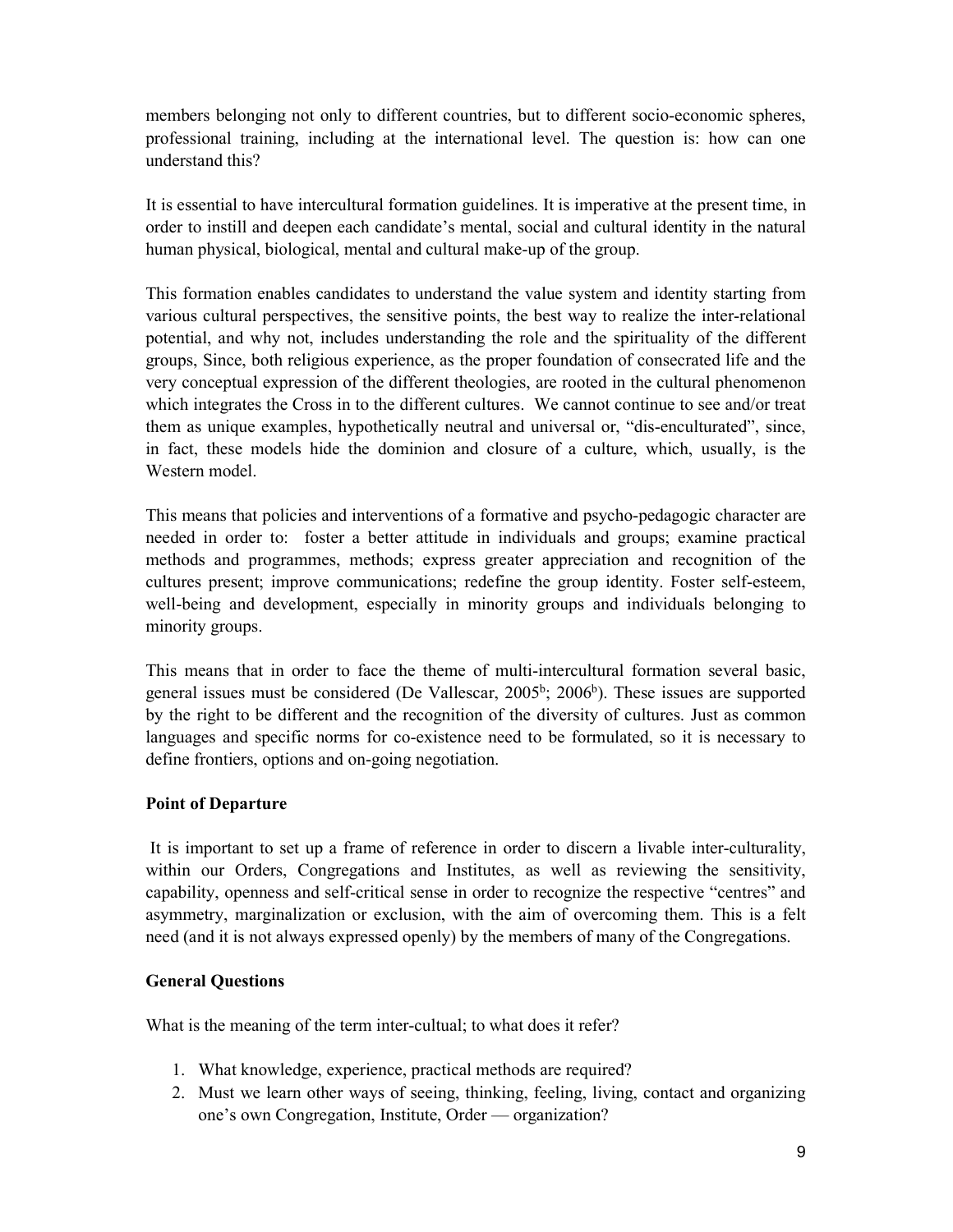- 3. How can we integrate this type of formation and what benefits does it offer?
- 4. Are there any interesting initiatives already in place?

We need to set time aside to review the cultural background of our own identity and culture, and then place them in the context of the life and history of our societies and communities. Very often we live in a "blind cultural" and therefore do not see the cultural impact of our behaviour and ways, at the individual and group level.

### **Outline of Diversity**

Is it possible to recognize the diversity that is passing through the Orders, Congregations; or Institutes and describe it, so as to be able to perceive and truly grasp its reality in order to implement it appropriately in our formation courses? This task requires: different cultural organization; inclusive and co-operative methods; guided by instructions (or policies) that follow the process.

In line with this, we propose two general points:

- a) diversity present in the Institute (or Congregation)
- b) diversity of the members of the Institute (or Congregation).

Next, we present a couple of Tables with some questions to help explain what we are referring to better. This scheme can be used by the various groups to reflect on together.

First: review the overall **situation of diversity** in an Institute combined with the factors, as shown below:

Table 1:  $+$  Type and Spirituality + Context — geographic + Context — religious + Talent and experience of evangelization + History — development

Second: endeavour to understand the **diversity of the members** who make-up the Institute or Congregation in order to improve relations.

Table 2:  $*$  Type Sociology **Ethnic/Linguistic Intergenerational**  \* Formation \* Charisms-Gifts

\* Limitations

For fuller information on these aspects you could consult my book: "Tender puentes, Abrir caminos. Multiculturalidad y Vida Consagrada", 2006: pp. 40-45.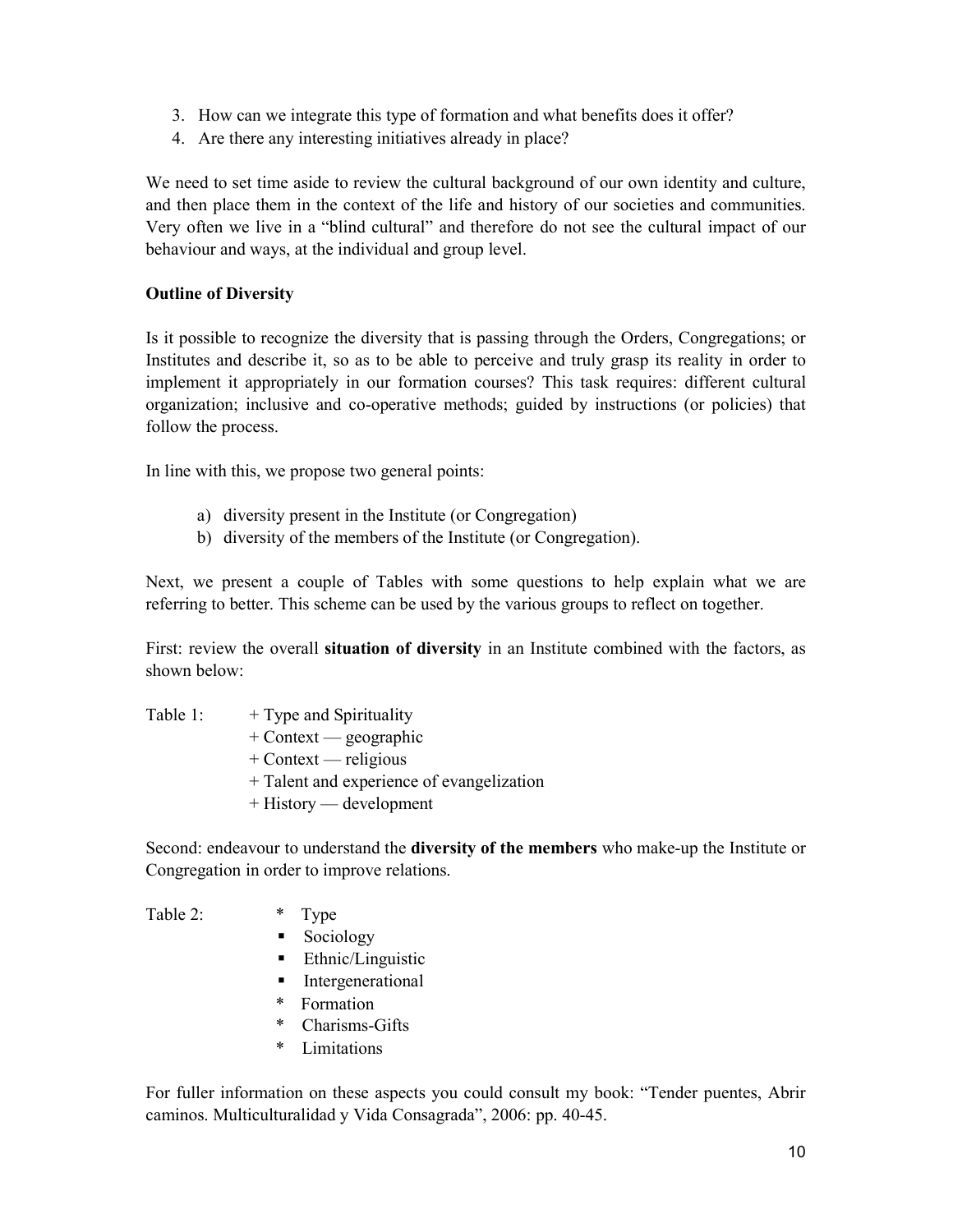In light of these schemata that summarize the reality of the Orders, Institutes or Congregations, we should ask the following questions:

- Does the ecclesial aspect of multi-culturality, social congregational as something positive and of unquestionable benefit for the development of people or groups?
- Where should we place each member and in which privileged area?
- Is there an attitude of openness to new forms of spirituality, according to the documents and voice of the members from different regions of the world? Or rather can we say that we have completed the necessary apprenticeship to create a space for difference and to be different?
- What have we learned from the experience, constitution and organization of communities that have received members from different cultures?
- Have we experimented difficulty concerning participation? Did we need to have recourse to support to mobilize the common inclusive will of the community?
- How can we launch an authentic experience in which inter-culturality presents a clear, public option, one that directs and sustains the process of the Order, Congregation or Institute?

In a word: can we seriously consider what is involved in order to improve the relationship between people originally from diverse and different backgrounds?

Or, do we still basically think that the simple natural way is best, combined with good will and the spirituality of the Order, Institute or Congregation?

 What training do we need so as to provide formation that is open to the inter-cultural option?

Basically, Multi-intercultural formation starts from the diversity of the members and works to achieve the true, deep acceptance of this diversity. This curriculum leads the apprentice to perceive, accept and realize the effort to combine and integrate the special contributions (De Vallescar,  $2006<sup>b</sup>$ ). To do this each member must be provided with directions and instructions for development that they will deepen progressively.

Its Aim Will Be:

- 1. Promote interaction between the local people and immigrants, by identifying the culture not the familiar spheres.
- 2. Use aids to illustrate human relations and certain models of behaviour, both by comparison and contrast.
- 3. Modify certain thought patterns and behaviour.
- 4. Offer appropriate concepts, insights, experience and methods to develop sensitivity, awareness and new inter-cultural qualifications.
- 5. Include a practical and theoretical component for research.
- 6. Create new areas for mutual exchanges to take place.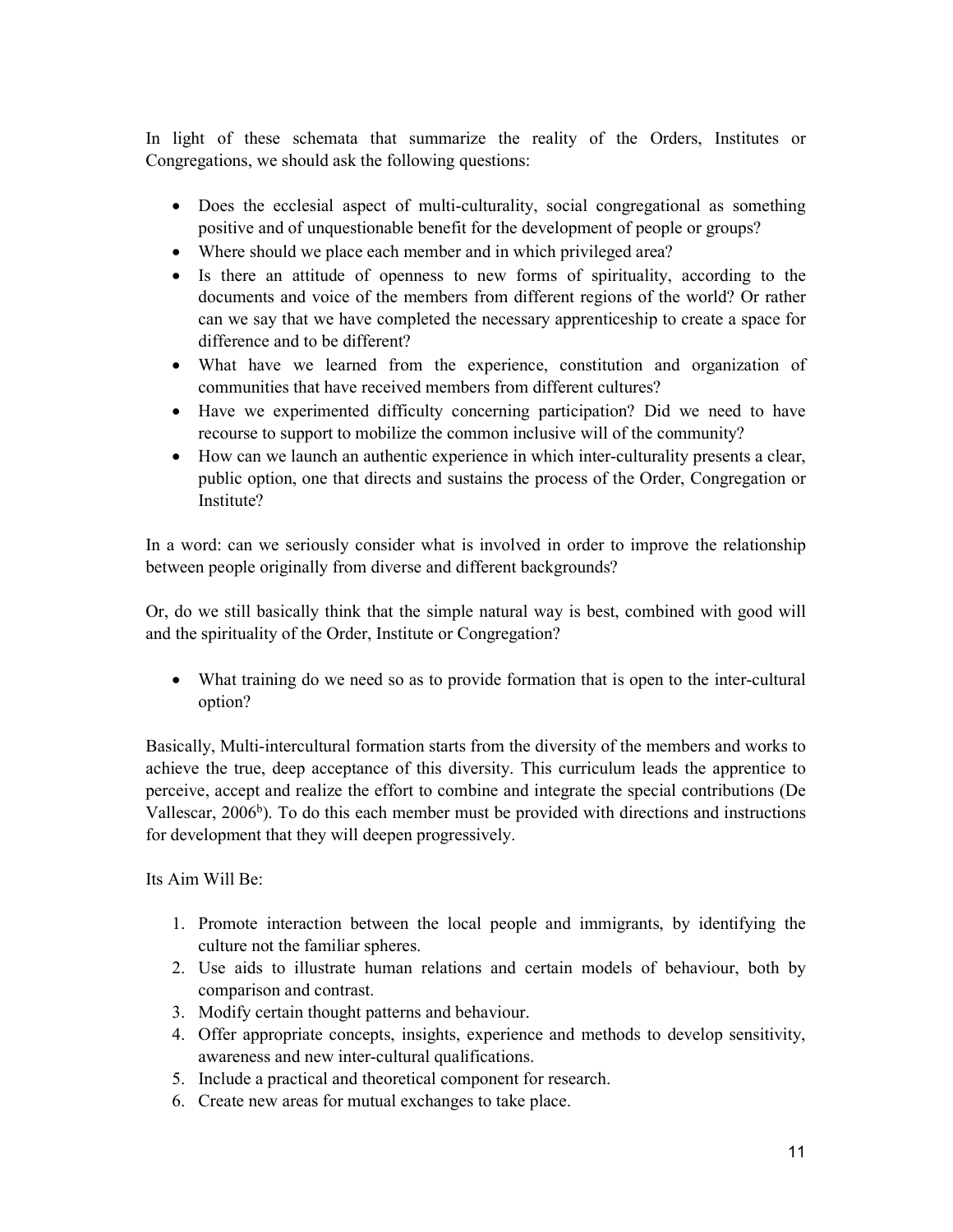#### BASIC KIT FOR MULTI-INTERCULTURAL FORMATION

- a) AWARENESS OF CULTURAL BACKGROUND, PREJUDICES AND CULTURAL DIFFERENCES. We are born in to, and develop in, a culture we know little about.
- b) KNOWLEDGE. Present knowledge, facts and information, on the methods, populations, peoples' difficulties, to help them to integrate and live in a culture different from their own (forms of cultural protocol/standards of behaviour).
- c) EMOTIONAL CHALLENGES. Help people to understand and control their emotions (frustration, anxiety, muddled thinking, annoyance, anger …).
- d) EXPLAIN BEHAVIOUR (Inter-cultural skills). Help to draw up new guidelines on how to behave in an inter-cultural situation: such as on how to introduce oneself, listen, learn to observe, adjust to the new circumstances, how to apologize, etc.

### **BY WAY OF CONCLUSION**

I shall close now, but not conclude because there is a lot to say on the multi-cultural reality and on formation in this perspective. I should like to stress that it is an option that must be shared by the whole Organization, Institute, or Community, because in order to appreciate the value of diversity an effort of reflection is required so as to be ready to learn, inter-act, seek the correct means to foster co-existence and dynamism.

The suggestions given below may help you to make a quick analysis of how to manage diversity/difference in the multi-intercultural perspective.

#### *Some suggestions to promote inter-culturality*

- 1. RETAIN the cultural hegemony of a given society, group or in an inter-personal relationship.
- 2. RECOGNISE and respect the existence of a multi-cultural society or of different cultures present at a meeting (national cultures, ethnic cultures, cultures of different kinds/trends, youth cultures, etc.).
- 3. PROMOTE solidarity and reciprocity between the cultures by indicating some common points of view and the acceptance of the 'other who is different'.
- 4. DENOUNCE injustices due to cultural imbalance and struggle against them at all levels.
- 5. ADVANCE towards an 'inter-cultural encounter' as A CHOSEN, PERMANENT, PREFERENTIAL WAY, and reject every form of discrimination.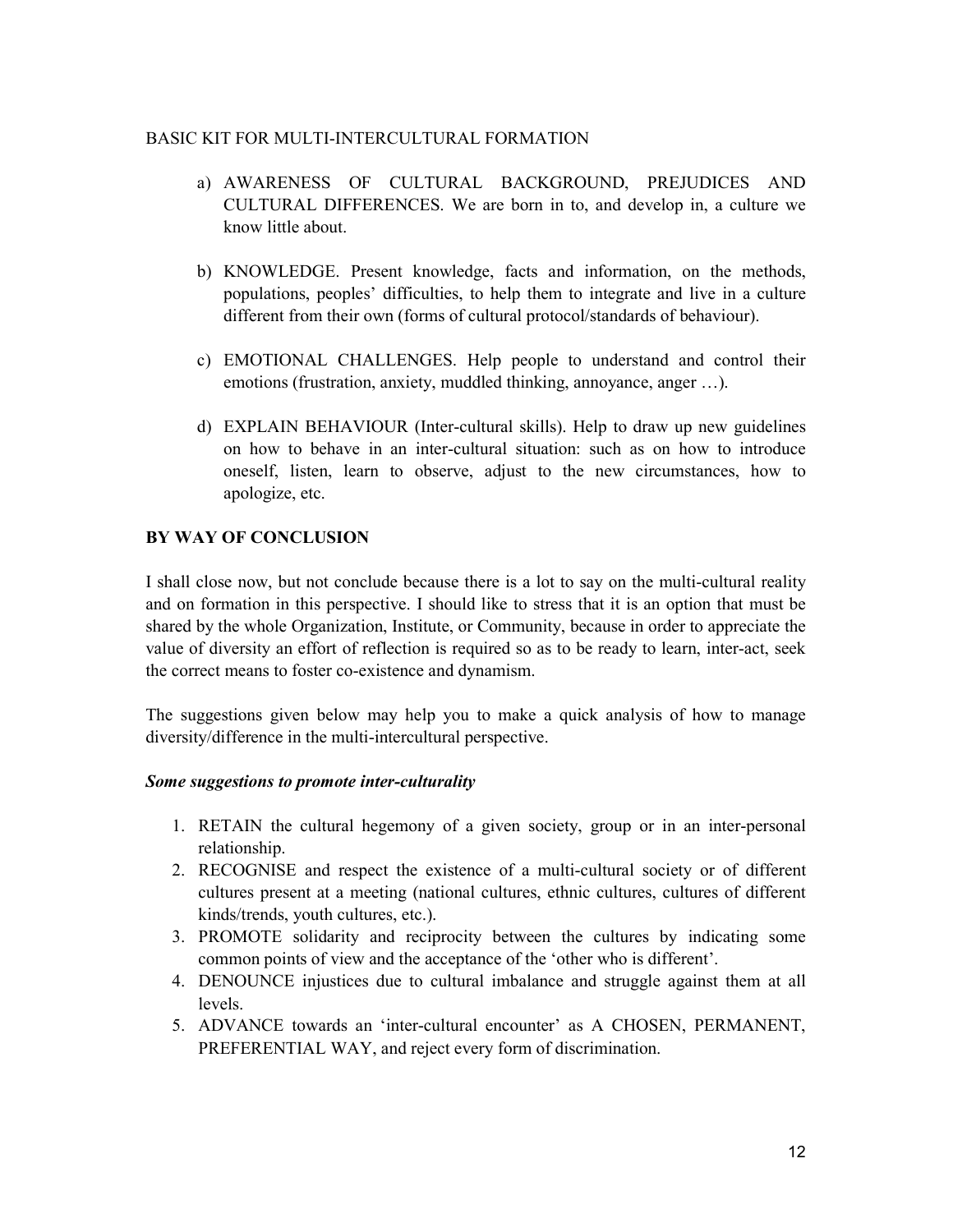I should like to stress that this inter-cultural option cannot be imposed from above or by a dominant culture, because the whole journey is the result of a dynamic process aimed at achieving inter-culturality.

----------------------------------------- Biography

**Prof. Diana de Vallescar,** Ph.D., who is of mixed descent (Spanish, Filipino, Chinese), grew up in Mexico and continued her education in Spain, Germany, and Portugal. She has a good knowledge of religious life and later devoted herself to inter-cultural ministry as a form of service and life. At present she is living in Portugal.

She obtained a doctorate in Inter-culturality (2000), from the University of Complutense, Madrid, in cooperation with MISSIO (Institute of Missionologia, Germany. She worked as a researcher at the Centre of Investigacion en Artes y Comunicacion, (CIAC) / Polo University Abierta, Lisbon, and as lecturer at the Portucalense University, Oporto.

She has devoted over 15 years to formation and served as intercultural adviser, director of religious and missionary organisations that have spread beyond their national frontiers, as well as to communities, to groups such as international and multi-cultural teams, schools, universities, NGO's, etc**.**

She has given courses, workshops and conferences in various countries: Spain, Mexico, Portugal, Italy, Nicaragua, Germany, Finland, Latvia, South Korea, Israel, India, Turkey, Holland, Argentina, Angola, Costa Rica, France. She is the author of five books and has published over 70 articles focused on intercultural themes and held various courses on: -

*"Vayan, miren, escuchen y aprendan lo que Dios ha hecho en otras culturas" ... (Go, See, listen and learn what God has said to the people of other cultures ….*

**BIBLIOGRAPHY**

-----------------------------------------------

Ainscow, M. Some lessons from international efforts to foster inclusive education, *INNOVACIÓN EDUCATIVA,* n. 21, 2011: pp. 55-74.

Ainscow, M., T. Booth and A. Dyson (2006) *Improving schools, developing inclusion*: London: Routledge.

Da Camara, P.B. (2008). Gestão de pessoas em contexto internacional. Lisboa: Dom Quixote.

Berry, J.W., Y. Poortinga, Seger M. Breugelmans, Athanasios Chasiotis, David L. Sam (2011). Cross-Cultural Psychology: Research and Applications, Cambridge: Cambridge University Press, ISBN 1139494627, 9781139494625.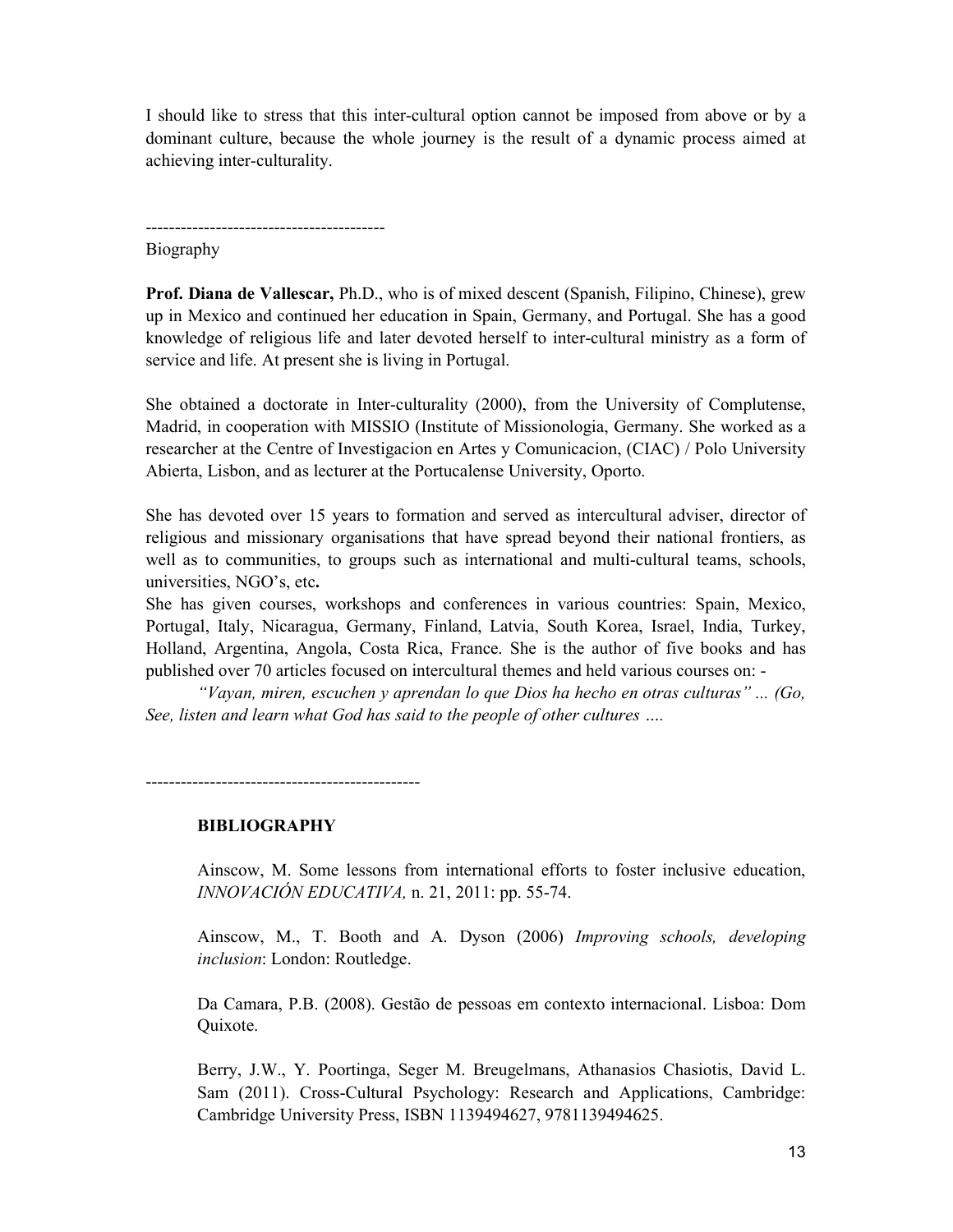Banco de Datos de las Salesianas de Don Bosco. Acceso, 30.03.2016, disponible en: http://www.cgfmanet.org/Bd/tagClouds.aspx?lingua=2&Id=1549

De Vallescar, D. (2003). *Cultura, Multiculturalismo e Interculturalidad: Hacia una Racionalidad Intercultural.* Madrid: Perpetuo Socorro Editorial.

De Vallescar, D. (2006a). *Tender puentes, abrir caminos. Multiculturalismo y Vida Religiosa.* Madrid: Publicaciones Claretianas. (Antonio Sidekum, Trad.: *Tender pontes, Abrir caminhos. Multiculturalidade e vida religiosa* (2009). São Leopoldo: Nova Harmonia).

De Vallescar, D. (2015). *Narrativas sobre a diversidade. Estudo exploratório*. Artech-InT: Lisboa, 2015. ISBN 978-989-99370-3-1

De Vallescar, D. (2005a). «Interculturalidad y cristianismo», in J.J. Tamayo (Ed.), Nuevo Diccionario de Teología (pp. 475-486). Madrid: Trotta.

De Vallescar, D. (2005b). «Interculturalidad y Vida Religiosa», in A. Aparicio (Ed.), Suplemento al Diccionario Teológico de Vida Consagrada (pp. 570-600). Madrid: Publicaciones Claretianas.

De Vallescar, D. (2006b). «Comunidades Interculturales», in F.P.B. Fernández (ed.), Eucaristía: Fracción del pan y Encuentro entre Culturas. Madrid: Publicaciones Claretianas.

De Vallescar, D. (2013). «Interculturalidad, Espacio Entreculturas y Referencia éticomoral», Utopía y Praxis Latinoamericana. Revista Internacional de Filosofía iberoamericana y Teoría Social (Venezuela), 18, Nº 60. Jan.-Mar, 57-68.

Hall, S. (1997a). *A centralidade da cultura. Educação e Realidade,* v. 22, nº 2, jul./dez. págs. 15-46.

Hall, S. (1997b). *Representation. Cultural representation and Signifying Practices.*  Open University, London: Sage Publications.

Juan Pablo II, Celebración de la XXXIV Jornada Mundial de la Paz, *Diálogo entre las Culturas para una Civilización del Amor,* 1º de Enero de 2001, http://w2.vatican.va/content/john-paul-ii/es/messages/peace/documents/hf\_jpii mes 20001208 xxxiv-world-day-for-peace.html

Morin, E. (1999). *Los siete saberes necesarios para la educación.* UNESCO. Acceso 23.03.2016, disponible en: http://unesdoc.unesco.org/images/0011/001177/117740so.pdf

Morin, E. (1997). *La unidualidad del hombre,* Gazeta de Antropología, 1997, 13, artículo 01: http://hdl.handle.net/10481/13575